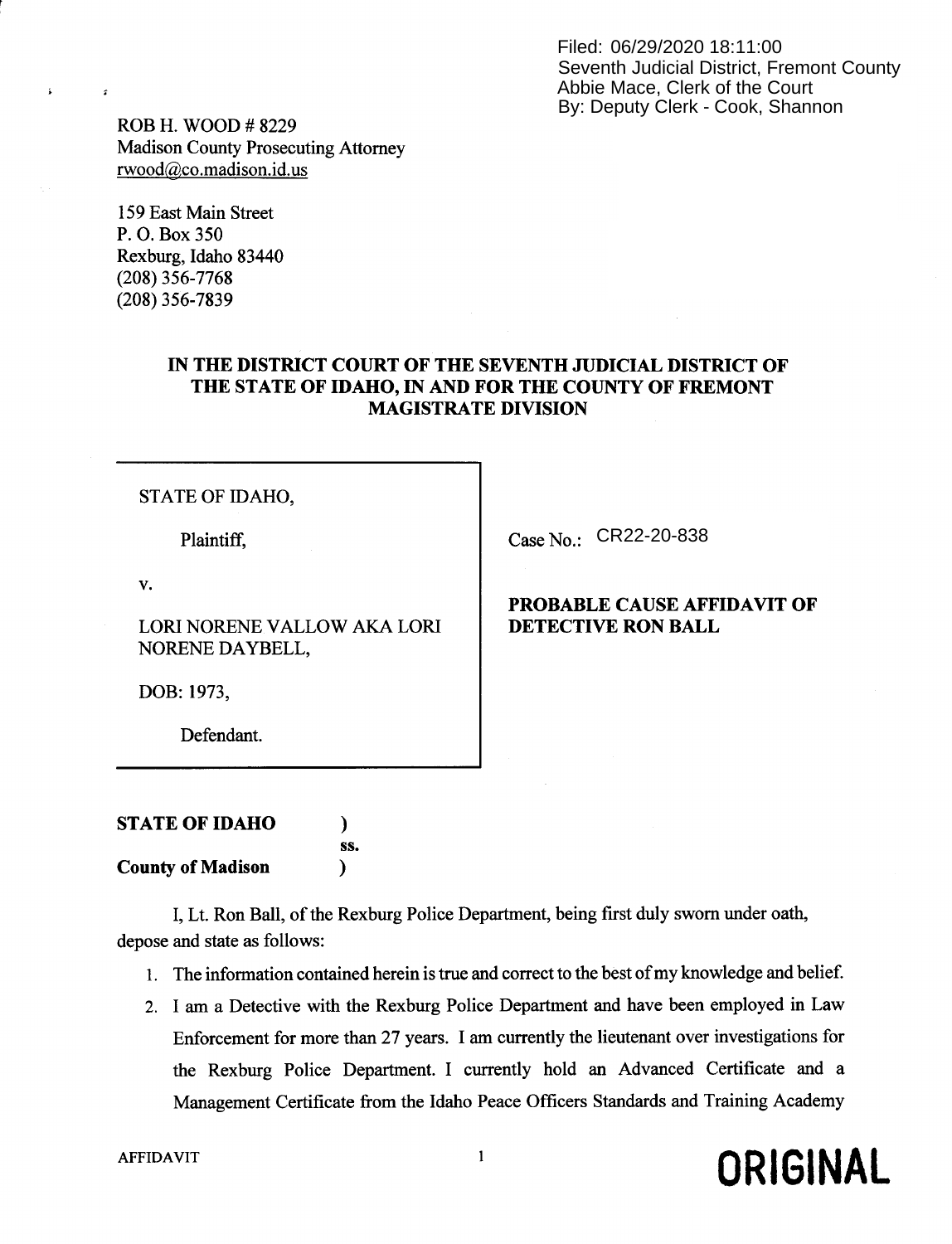# **JAWIƏIRO**

 $\label{eq:1} \mathcal{L}^{\mathcal{A}}(\mathcal{A})=\mathcal{L}^{\mathcal{A}}(\mathcal{A})\otimes\mathcal{L}^{\mathcal{A}}(\mathcal{A})\otimes\mathcal{L}^{\mathcal{A}}(\mathcal{A}).$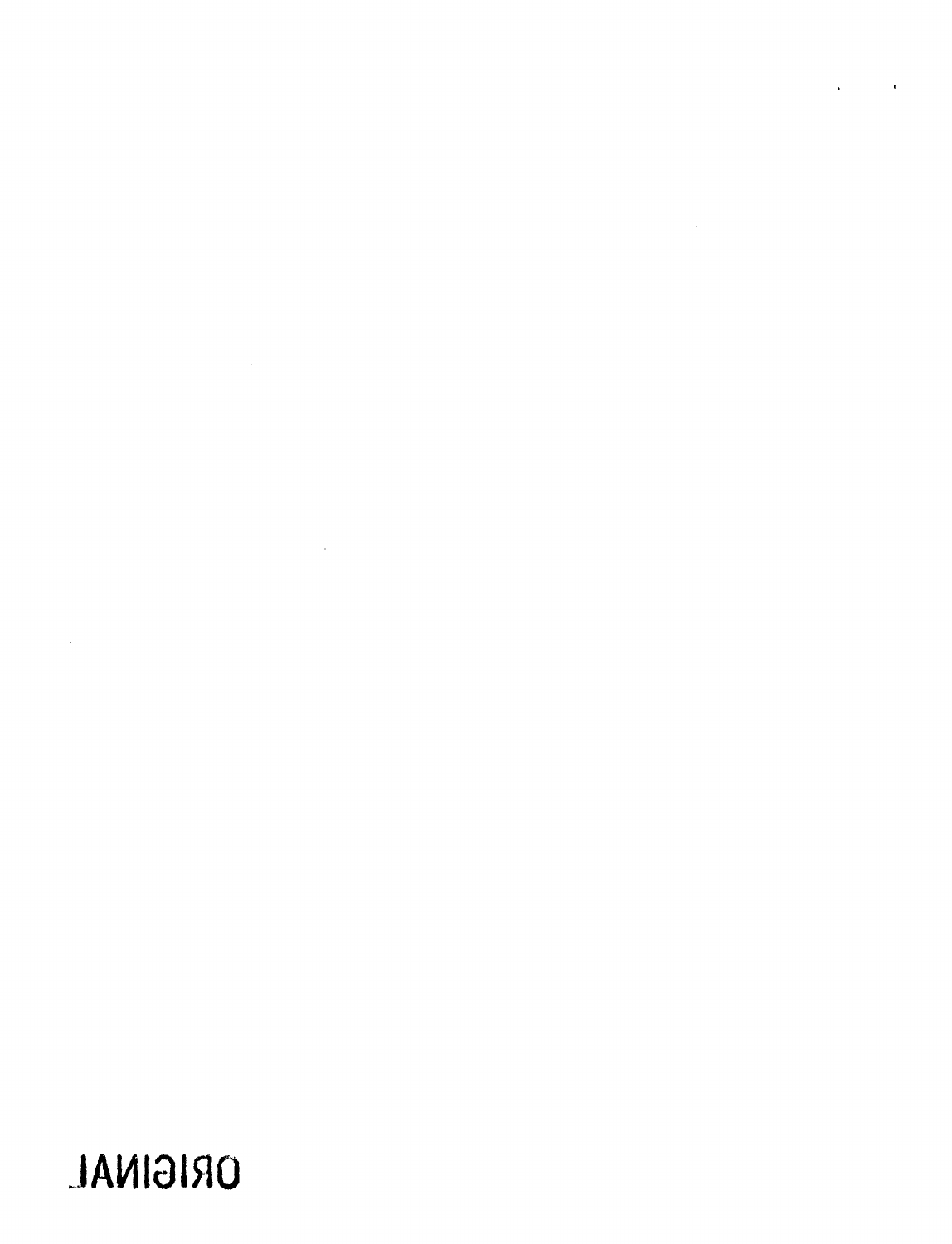and have over 2500 hours of training. I have attended multiple trainings and classes throughout my career, including graduating from the FBI National Academy in 2015. have received multiple hours of specialized training in investigations. I have also conducted numerous investigations and interviews with suspects, victims and witnesses involving narcotics, sex crimes and fraud. I have also received numerous hours of training on traffic stops and detection of criminal behavior.

- 3. Since November 26, 2019, the Rexburg Police Department has been involved in the search for JJ Vallow, DOB: 5/25/2012, (hereinafter JJ) and Tylee Ryan, DOB: 9/24/2002 (hereinafter Tylee). The search for these children began when Kay Woodcock, JJ's grandmother, called Gilbert Arizona Police to report that she had not had any contact with JJ for several months. Gilbert Police contacted the Detective Ray Hermosillo of the Rexburg Police Department (RPD) due to the RPD helping the Gilbert Police with an investigation in which JJ's and Tylee's mother, cousin, and uncle were persons of interest.
- 4. JJ and Tylee's mother, Vallow, (hereinafter Vallow) has been charged with two felony counts of Desertion of a Minor Child, one misdemeanor count of Resisting and Obstructing, one misdemeanor count of Solicitation to Commit a Crime and one misdemeanor count of Contempt. The Contempt charge is for failing to comply with an Order in a child protection action in Madison County, Idaho to produce JJ and Tylee to the Rexburg Police or the Department of Health and Welfare. Vallow was required to produce the children by January 30, 2020 and refused to do so.
- 5. Tylee was 16 years old at the time she went missing and JJ was 7 years old when he went missing. Until this time law enforcement has stated that Tylee was 17 at the time she went missing because we were not aware she was missing until several months after her seventeenth birthday. However, we now have reason to believe she was killed before her seventeenth birthday.
- 6. Chad Daybell (hereinafter Daybell) was present in Kauai, Hawaii on February 20<sup>th</sup>, 2020 when Vallow was arrested on the felony desertion charges. I was present at that arrest. Daybell was also present at Vallow's March  $6<sup>th</sup>$  initial appearance in Madison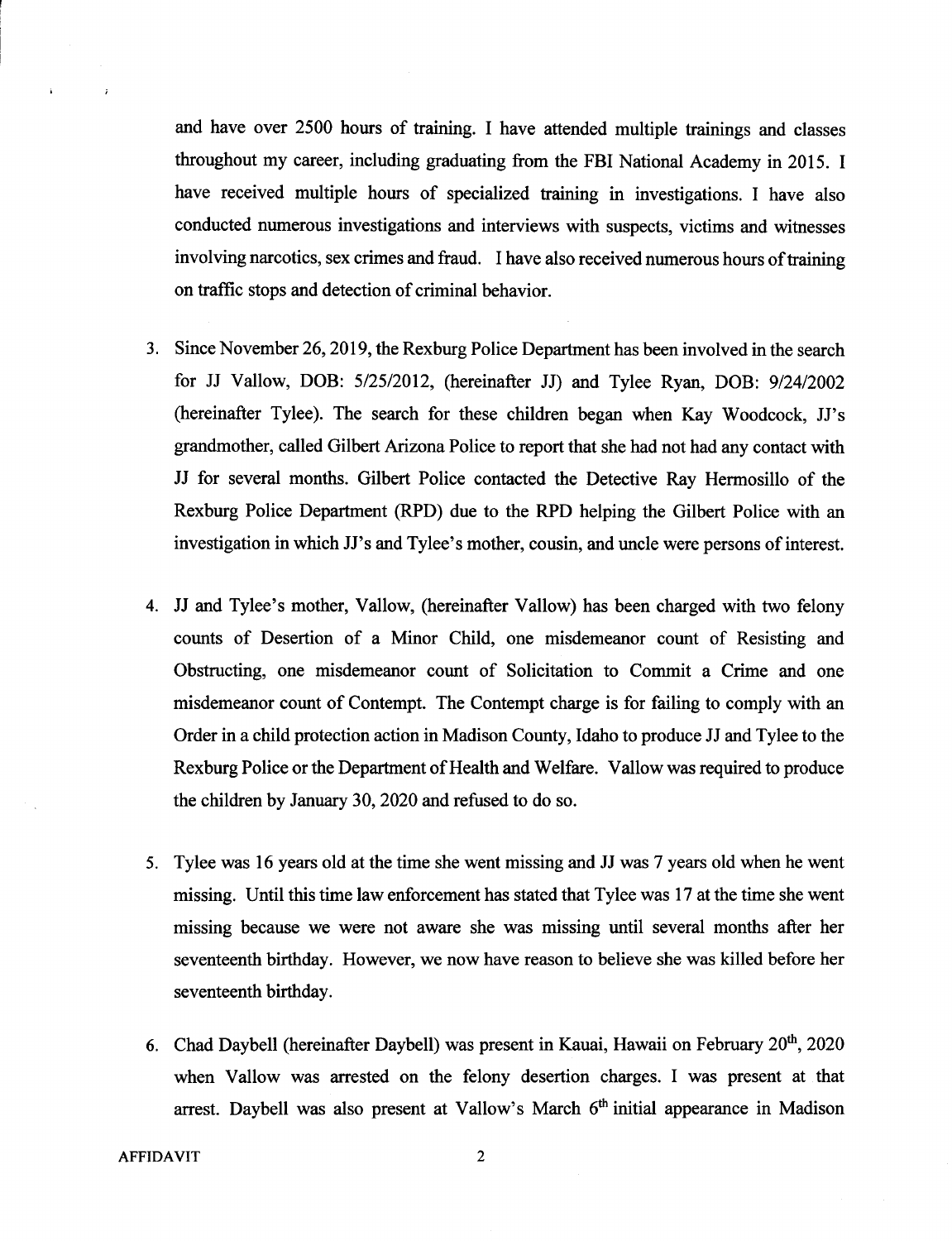County, Idaho. As such, I know that Daybell was aware of felony charges directly related to the location, health, and well-being of the minor children named above.

- 7. Daybell and Vallow were married on November 5, 2019. Daybell's first wife, Tamara (Tammy) Daybell, died the night of October 19, 2019 in Fremont County, Idaho. Tammy's death is still under investigation.
- 8. The last verifiable sighting of Tylee was on September 8, 2019, in Yellowstone National Park. The last verifiable sighting of JJ was September 22, 2019, in his mother's apartment, located at 565 Pioneer Road, #175, Rexburg, Idaho, by Lori's friend, Melani Gibb (Gibb) and David Warwick (Warwick) While the Rexburg Police and FBI have received many tips of alleged sightings since the beginning of the case, none of these tips have led to any verifiable or actionable information regarding the health, safety or location of the minor children.
- 9. Vallow moved to Rexburg on or about September 1, 2019, With Tylee and JJ and her brother, Alex Cox (Cox). Vallow resided with her children at 565 Pioneer Road, Unit #175, Rexburg, Idaho. Cox resided in the same complex, initially living in the same unit as Vallow and then moving into his own unit at 565 Pioneer Road, Unit #107, Rexburg, Idaho.
- 10. On November 26, 2019, Detective Hermosillo and Detective Hope from the RPD went to Vallow's home located at 565 Pioneer Road, #175, Rexburg, Idaho, to conduct a welfare check. Detectives Hermosillo and Hope met with Cox and Daybell outside the residence. Daybell acted as if he didn't know Vallow very well and stated he didn't know her phone number. Cox told the detectives that JJ was with his grandma, Kay Woodcock, in Louisiana, which was not likely to be true due to the fact that Kay was the individual who first called in a missing child report to the Gilbert Police Department. Cox said Vallow may be in apartment  $#107$ . Hermosillo and Hope went to apartment  $#107$ , but the apartment was completely empty and vacant. At this time, they called me and Detective David Stubbs and asked me to come to the premises to help search for JJ.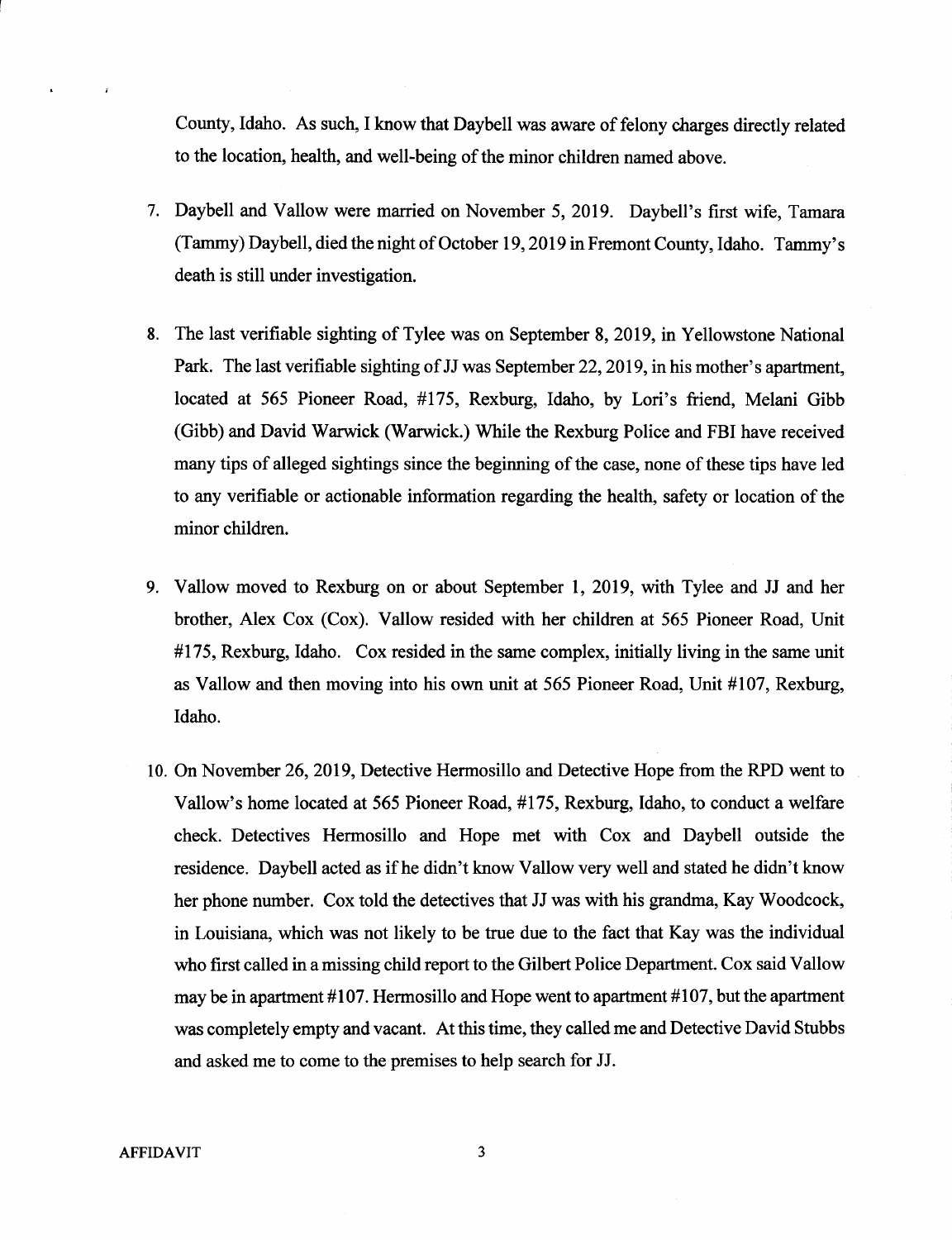- 11. Shortly after calling me, Detective Hermosillo called me again and indicated that he saw Daybell driving a black Chevrolet Equinox away from the residence. Detective Hermosillo stopped Daybell and asked him again if he had seen JJ. Chad responded that the last time he had seen JJ was in apartment #107 in October. He also admitted he knew Vallow's phone number and provided it to Detective Hermosillo.
- 12. On that same day, myself and Detective Stubbs located and spoke with Vallow in her apartment, #175. We identified ourselves as RPD officers. Vallow told us that JJ was in Gilbert, Arizona with a friend named Melanie Gibb. We obtained Gibb's phone number from Vallow. This encounter was recorded on body-cam. We ended our contact with Vallow and immediately attempted to call Gibb. We were unable to contact or speak with her at that time. Vallow also informed RPD that Tylee was attending BYU-Idaho and living with Vallow.
- 13. Because Detective Stubbs and I were unable to contact Gibb we immediately contacted Vallow again and we requested that she call Gibb. At this time Vallow told us that Gibb and JJ were at the movie "Frozen 2" so it was unlikely Gibb would answer the phone. We instructed Vallow to call Gibb and have Gibb contact us so we could verify the location of JJ.
- 14. By the evening of November 26, 2019, we had still not heard from Gibb, so RPD informed Detective Ryan Pillar of the Gilbert Police Department of the information we had received regarding the children being with Gibb. Detective Hermosillo was informed later that evening around 9:30 p.m. that Gilbert Police went to the home of Gibb. Gibb was not home but Detective Pillar contacted her by phone and she stated that JJ was not staying at her Arizona house and had not been there for several months.
- 15. On December 6, 2019, Detective Hermosillo was contacted by Gibb and she informed us that both Daybell and Vallow called Gibb on November 26, 2019 at separate times. She was contacted first by Daybell who told her that she would probably be contacted by the police in regards to JJ's location and he then asked her to not answer the call. Gibb informed RPD that she was confused by this request because she had been told by Vallow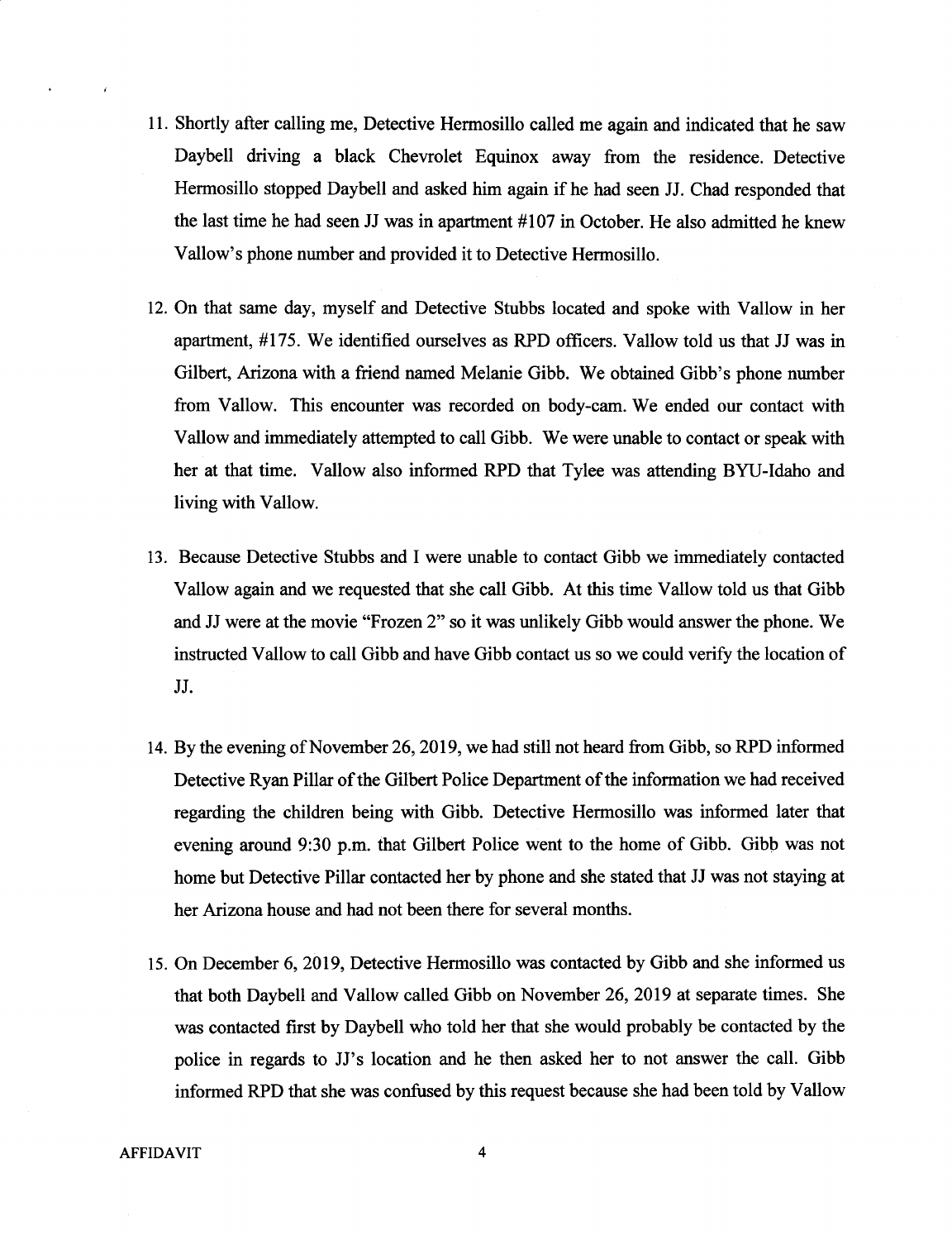in late September or early October that JJ was living with Kay Woodcock, who is JJ's grandmother. Gibb asked Daybell if JJ was living with Kay and he told her that JJ was not with Kay.

- 16. Gibb was soon thereafter contacted by Vallow on her phone. Vallow asked Gibb to tell the police that she had JJ and asked Gibb to tell the police that she had taken JJ to the movie "Frozen, 2." Vallow further asked Gibb to take a picture of some children in a manner that would make it appear that Gibb had JJ with her and to send that picture to the police. Gibb informed Vallow that she would not lie to the police and Gibb did not comply with Vallow's request.
- 17. Gibb first met Vallow in the fall of 2018. Gibb introduced Vallow to Daybell in St. George Utah at a "Preparing a People" conference.
- 18. In early 2019, Gibb was present with Vallow during a telephone conversation between Vallow and Daybell. This conversation was in response to a "vision" of Vallow that her husband Charles Vallow and her son JJ were going to die in a car accident by January 1 or of 2019, Which did not happen. During and after the conversation, Vallow told Gibb that Daybell had informed her that while Charles had not physically died in an accident, his spirit had left his body and been replaced by another spirit which was a dark spirit. The dark spirit was named Ned Schneider.
- 19. Gibb has informed law enforcement that the word "zombie" was introduced weeks after the initial conversation to describe an individual whose spirit has left their body and been replaced by another spirit. The new spirit inhabiting a person's, or "zombie's" body was always a "dark spirit."
- 20. At some point after Gibb first learned this doctrine from Vallow and Daybell, she was informed by Vallow and Daybell that they believed it was their mission to rid the world of zombies. When Vallow initially spoke to Gibb about getting rid of zombies she spoke about saying prayers to remove dark spirits from the human bodies they had inhabited. This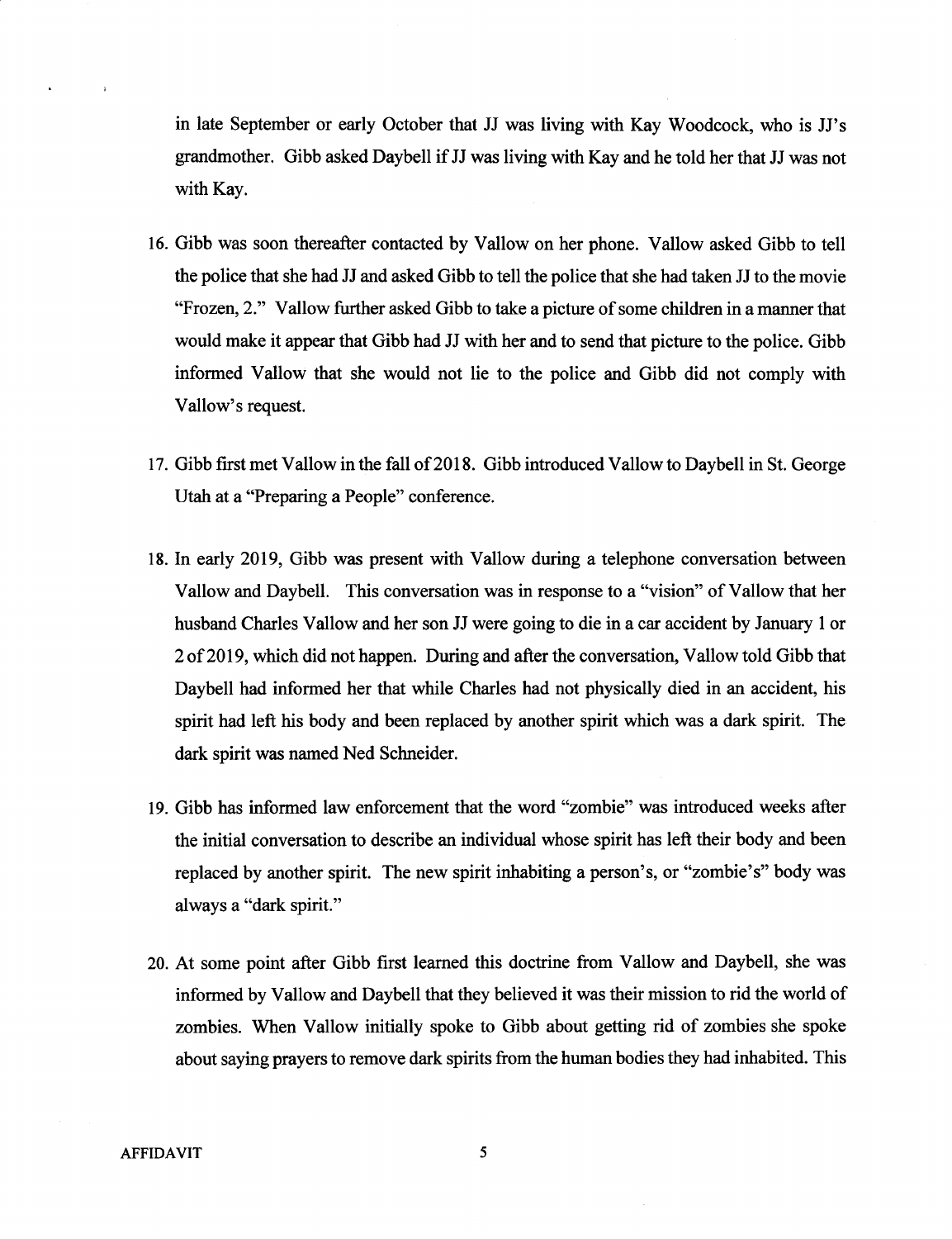information has been corroborated by electronic communications made by Vallow and Daybell.

- 21. After the death of Daybell's Wife on October 19, 2019, Gibb was informed by Vallow that when a person became a "zombie," their original spirit left their body and entered "limbo" and is trapped and cannot progress to "paradise." Vallow then informed Gibb that for the person's original spirit to be freed from limbo the person's physical body had to die. Despite the teaching that a physical body needed to die, Gibb reports she was never told by Vallow or Daybell that they planned to carry out a physical killing themselves. At the time Gibb was told this information by Vallow, she was still under the belief that JJ was with his grandma Kay Woodcock and that Tylee was at BYU-Idaho.
- 22. Melani Gibb has further informed RPD that sometime in the spring of 2019, before the death of Charles Vallow, that Lori Vallow called Tylee a zombie. Gibb was on the phone with Lori and heard Lori call Tylee a zombie to which Tylee responded "not me, mom." (Upon the unsealing of my probable cause affidavit in State V. Daybell CR22-20-0755, Gibb spoke with me and clarified that Lori herself told Gibb that Tylee responded to being called a zombie by saying "not me, mom." Gibb did not hear Tylee say these words herself.) This arose out of Lori requiring Tylee to babysit JJ and Tylee did not want to. Lori Vallow also told Gibb that Tylee had turned into a zombie when she was 12 or 13, which was approximately the same time Tylee had become "difficult" to deal with.
- 23. Gibb has further informed me that she was told by Daybell and Vallow that they held the religious belief that they were a part of the "Church of the Firstborn" and their mission in that Church was to lead the "144,000" mentioned in the Book of Revelation.
- 24. On January 26, 2020, a search warrant was served on Chad Daybell and Lori Vallow in Kauai, Hawaii where they were living and on their vehicle. The children were not found with Chad and Lori in Hawaii and no evidence was found to suggest they were living with Chad and Lori.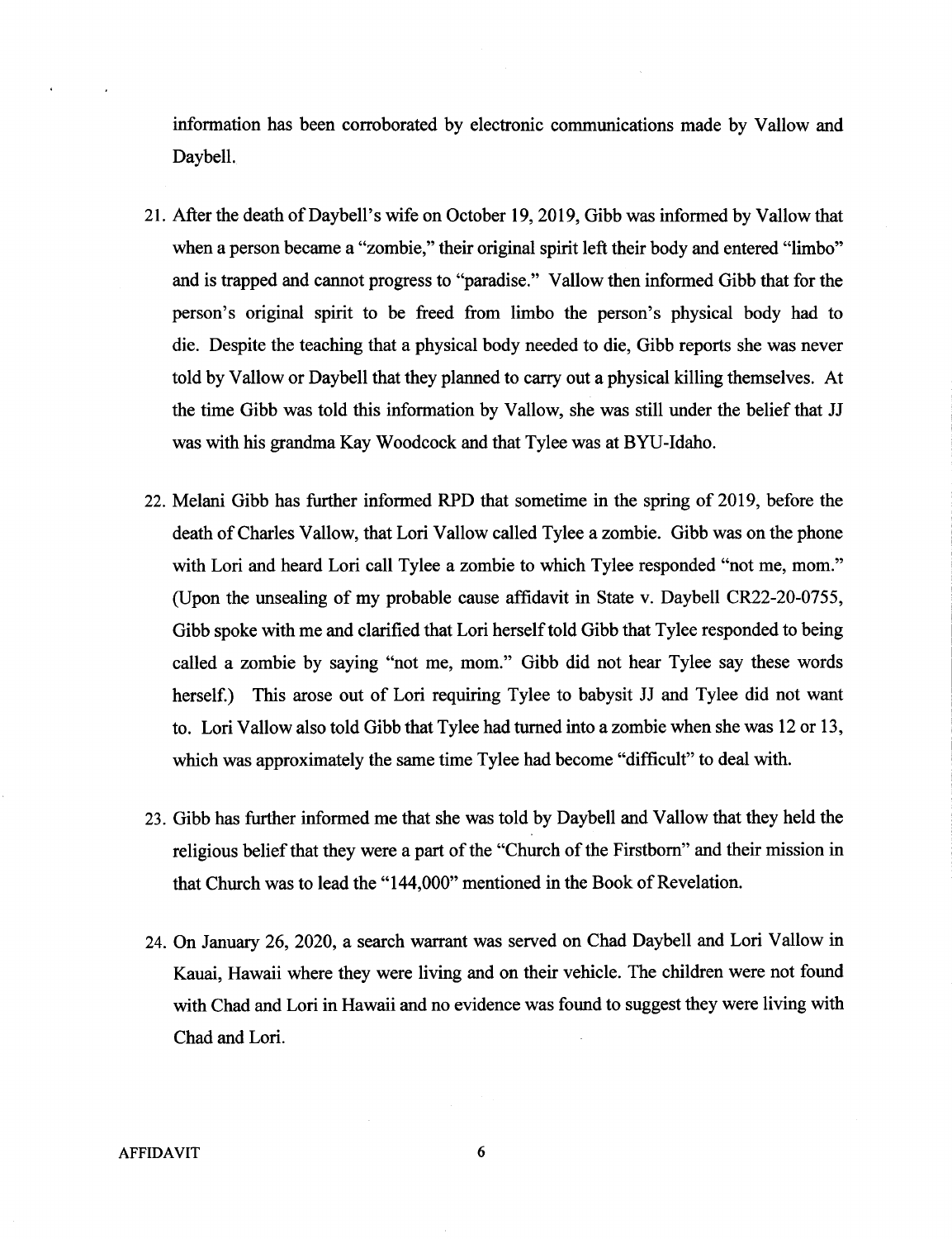- 25. Through this investigation, we have discovered that JJ Vallow was registered at Kennedy Elementary School in Rexburg, the first week of September, 2019. Kennedy School was informed that JJ had an individual education plan, (IEP) due to his autism. Kennedy Elementary was in the process of creating a new IEP for JJ. On September 23, 2019, JJ had an unexcused absence. (It should be noted that originally in our investigation we believed that JJ was in school on September 23<sup>rd</sup>, but upon review of his school records we found that he was not and had the unexcused absence.) On September 24,2020, Lori Vallow called Vickie Barton of the Madison School District and informed her that JJ was going to Louisiana with his grandparents and wouldn't be home until the end of October or maybe later. On October 29, Madison School District records indicate that JJ would be homeschooled. During searches of Vallow's apartment in Rexburg and subsequent searches of her apartment in Kauai, no homeschooling materials were ever found.
- 26. As mentioned, the last verifiable sighting of Tylee was in Yellowstone National Park on September 8, 2019. Photographs establish she was there with her mother Lori Vallow, her brother JJ Vallow, and her uncle Alex Cox. They drove there in Alex's silver Ford F-150. This trip was further established by tracking the GPS, cell tower connections, and Google account information on Alex Cox's phone.
- 27. The Cellular Analysis Survey Team (hereinafter CAST), is an FBI unit that provides analyses of cellphone records and presents the information to law enforcement. CAST has analyzed Alex Cox's phone and provided the location information mentioned in paragraph 25. The CAST analysis provides the location of Cox's phone. Due to my training and experience and common knowledge I am aware that most individuals now keep their cellphones with them at all times and the location of an individual's phone can be used to establish the location of the owner of the phone. CAST uses a cellular devices' GPS data points, cell tower connections, wi-fi connections, and Google tracking information to establish the location of a cell phone. The GPS data points used by CAST are considered to be highly accurate and can place the device within a 6 meter radius.
- 28. CAST has further informed law enforcement that Cox's phone exited the west entrance of Yellowstone National Park at 18:40. His phone appeared to be at Buckaroo's BBQ grill in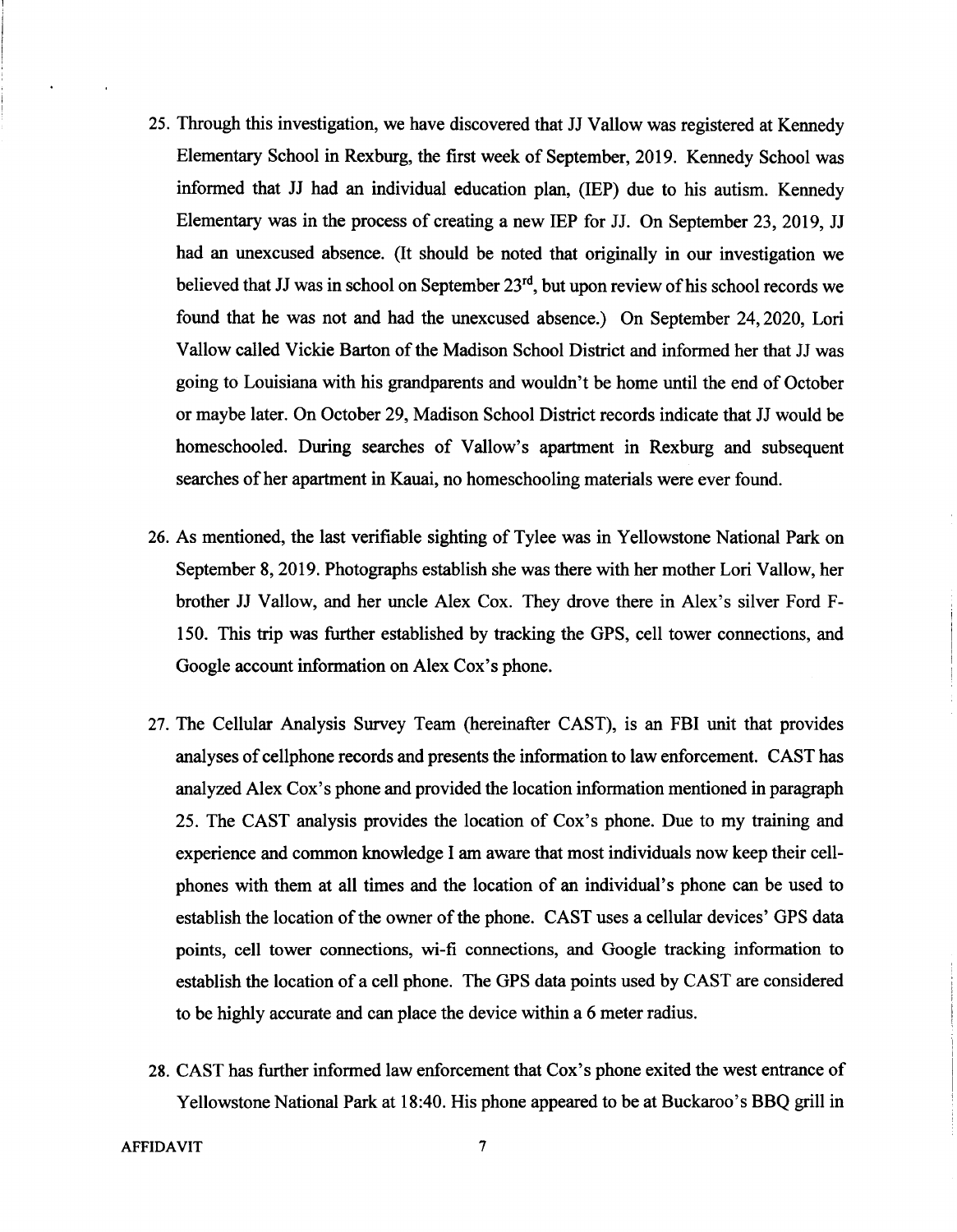West Yellowstone, Montana from 18:45 to 19:02. Cox then returned to Rexburg, Madison County Idaho, at approximately 20:37. The phone was then at Lori's Apartment number 175 until 21:35, at which time, Cox appeared to go to the Maverick on Main Street in Rexburg at 21:43 until 21:53. Cox then went back to Lori's apartment from 22:44 to 23:15. At 23:44 Cox's phone is located at his residence in Apartment 107.

- 29. On Monday, September 9, from 00:00 (12 am.) and 00:44 Cox's phone was located at his apartment (107.) However, at 02:42 (2:42 a.m.) to 03:37 (3:37 a.m.) Cox is located again at Vallow's apartment (1 75) where Vallow lived with Tylee and JJ. This is significant, not only because he is there in the middle of the night, but also because this is the only time in September he appears to go over to Vallow's apartment between midnight and 6 a.m.
- 30. At 04:37, Cox went back to his own apartment, unit 107, until 08:59. At 09:21 he was located at a property with the address  $202 \text{ N}$  1900 E, Rexburg, which is the residence of Daybell. (It should be noted that while Chad Daybell's address is listed as Rexburg, it is actually located in Fremont County, Idaho.) The 09:21 reading is GPS data point and places him behind the home on Daybell's property east of the barn.
- 31. Cox's phone was still at the Daybell residence at  $10:39$ . At  $10:47$ , his phone shows a hit at the City of St. Anthony. At this time, we are unable to tell if he was actually inside the city limits of St. Anthony, (St. Anthony is about a 5-minute drive from the Daybell residence) or if this was cell tower ping on his phone while he was still at the Daybell residence. At 10:57 to 11:39 Cox is located at the Daybell property. At 11:52 to 12:02 he was at Dell Taco in Rexburg. He appears to spend most of the rest of the day in his apartment.
- 32. Through this investigation, the Rexburg Police Department and FBI have seized, searched, and analyzed multiple cellular devices pursuant to search warrants. On June 1, 2020, I was informed by Special Agent Ricky Wright of the FBI that the FBI had been examining phone believed to be owned by Tamara (Tammy) Daybell. The FBI found a text conversation between Tammy and Daybell on September 9, 2019, which is the day after the last known sighting of Tylee in Yellowstone National Park.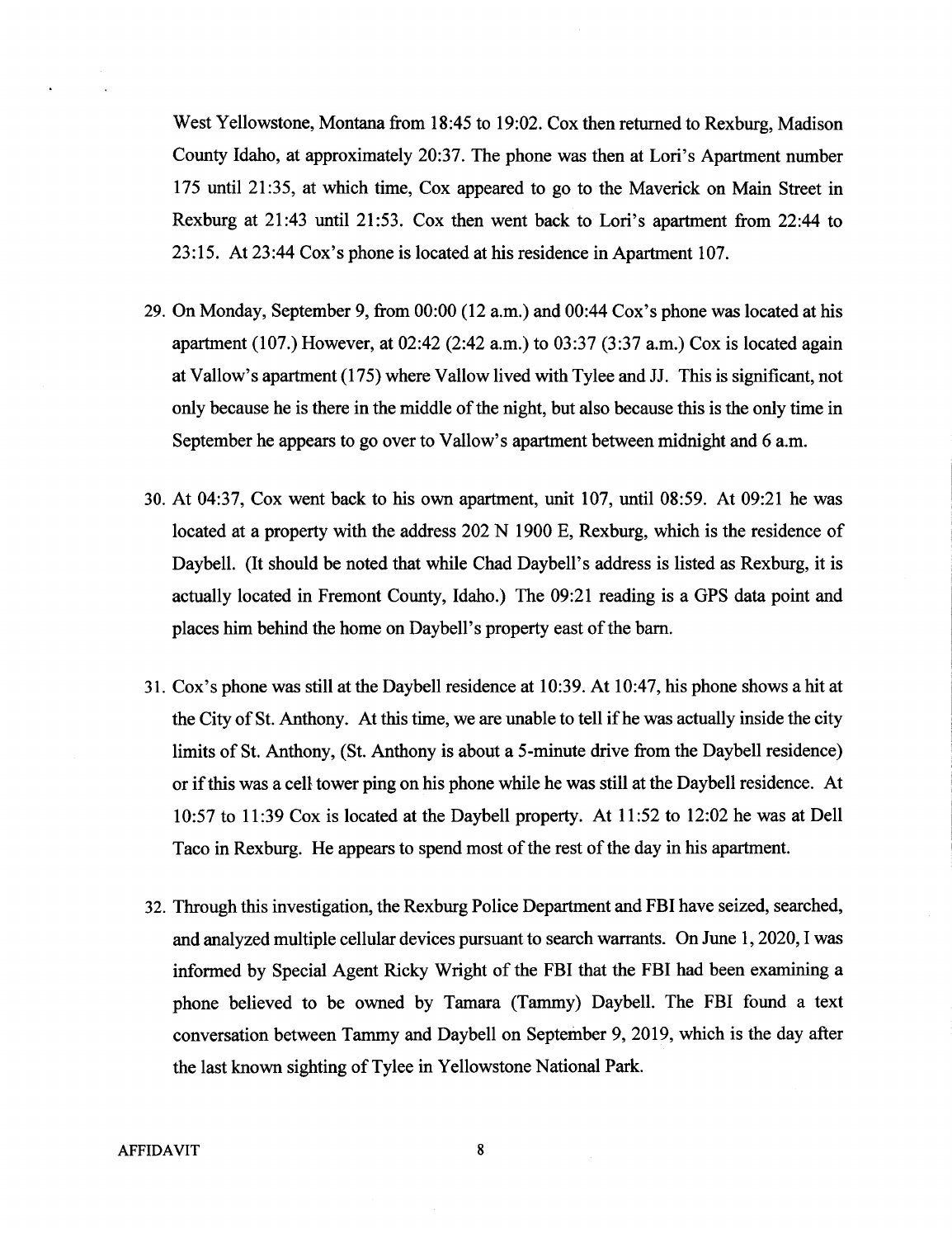- 33. That text conversation reads as follows:
	- a. Daybell to Tammy at 11:53 am:
		- 1. "Well, I've had an interesting morning! I felt I should burn all of the limb debris by the fire pit before it got too soaked by the coming storms. While I did so, I spotted a big racoon along the fence. I hurried and got my gun, and he was still walking along. I got close enough that one shot did the trick. He is now in our pet cemetery. Fun times!"
	- b. Daybell to Tammy at 11:56:
		- 1. "Gonna shower now and then go write for a while at BYU. Love you!"
	- c. Tammy to Daybell at 2:47 pm:
		- 1. "Good for you!"
	- d. Daybell to Tammy at 2:48 pm:
		- 1. "I'm back home now."
- 34. I found the text suspicious because raccoons are normally nocturnal animals and are not regularly out during the day. Matt and Reegan Price, Daybell's neighbors, have informed law enforcement that Daybell's son Garth told them that Daybell had shot a raccoon sometime between July and August of 2019 during the day. Garth told Matt Price about the raccoon in response to a question from Matt about hearing a gunshot. The Price's informed me that the fire pit in the back of the Daybell property was hardly ever used until the last few months. Reegan informed me that there appeared to be frequent bonfires in the pit on the Daybell property over the last few months and the first one she noticed was soon after Tammy's death on October 19, 2019.
- 35. On June 2, 2020, Detective Bruce Mattingly of the Fremont County Sheriff Office contacted Samantha Gwilliam, who is the sister of Tammy Daybell. He asked her if she was aware of a pet cemetery on the Daybell's property in Idaho. She informed him that she was aware of the pet cemetery and stated that both she and Tammy were pet people and that they had both had pet cemeteries. When asked the location of the pet cemetery on the Daybell property she stated that it was east of the red barn and near the fire pit. On June 4, 2020, I spoke with Samantha and she informed me that she was aware of the location of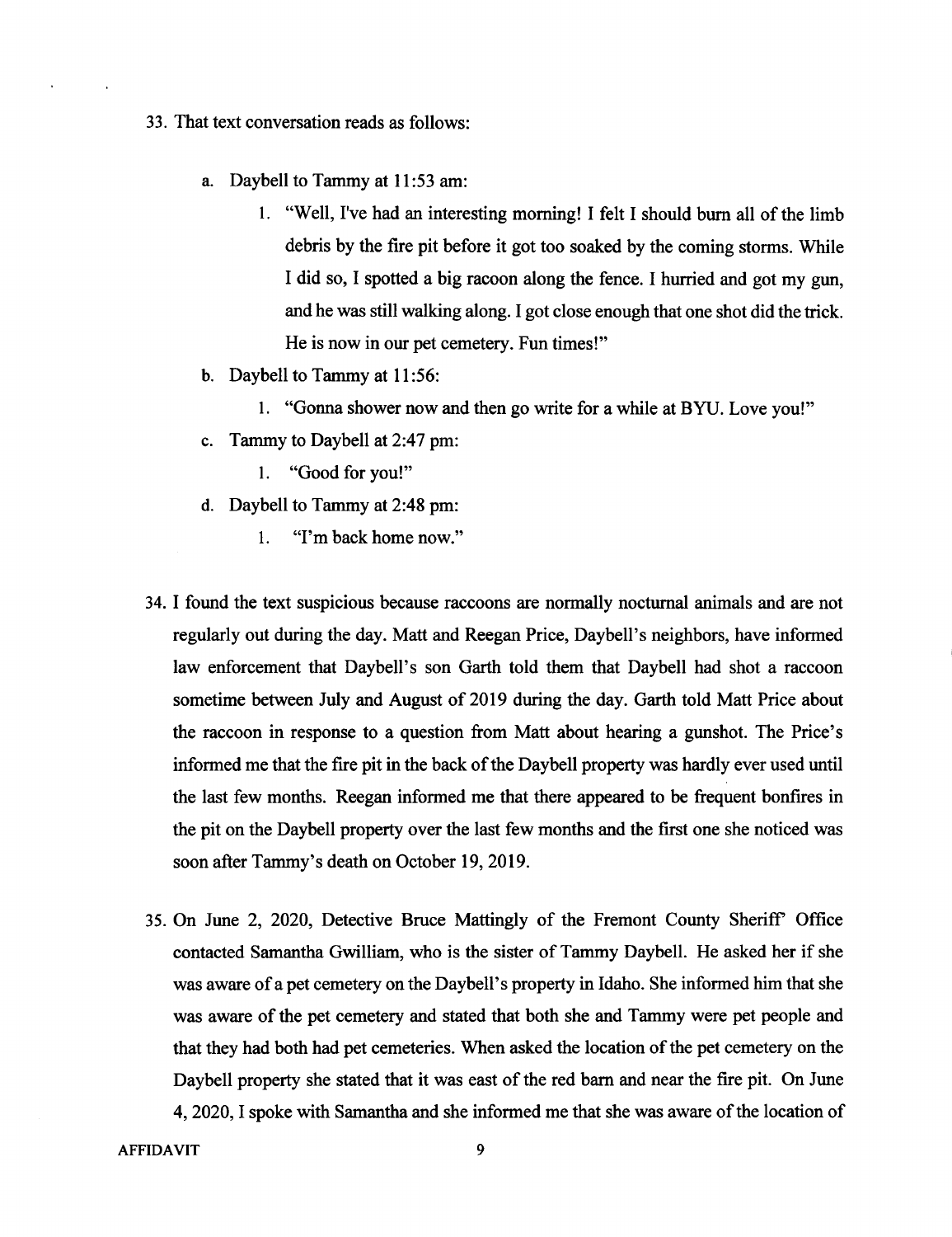the pet cemetery on the Daybell property because Tammy had shown it to her. Samantha was then shown an aerial photograph of the Daybell property and she pointed to the same area near the fire pit where Alex Cox's phone pinged on September 9, 2019.

- 36. The above facts establish that Alex Cox appeared to be at the Daybell property on September 9, 2019, until at least 11:39. Chad sent the text to Tammy about burning debris and shooting and burying the raccoon in the pet cemetery only 14 minutes later at 11:53. The pet cemetery referenced by Chad Daybell is located at the same location as most of the pings on Alex Cox's phone on September 9, 2019.
- 37. On June 3, 2020, I again interviewed Gibb and her boyfriend David Warwick in Pleasant Grove Utah. We discussed in depth the weekend of September 22 and 23, 2019, due to the fact that both Gibb and Warwick stayed at Lori Vallow's residence in Rexburg that weekend. Gibb informed me (consistent with information she has previously given to law enforcement) that she arrived in Rexburg on September 19, 2019. Soon after she arrived Lori Vallow informed Gibb that JJ had become a "zombie" and pointed out behaviors such as sitting still and watching tv, claiming JJ said he loved Satan, and an increased vocabulary as evidence that JJ was now a zombie. Gibb observed JJ's behavior and felt it to be the same as she had always observed it.
- 38. The last time Gibb and Warwick verifiably saw JJ was the night of September 22, 2019. Warwick informed us that it was late and that Gibb, Vallow and Warwick were going to do podcast. Warwick said that Vallow told him that JJ was acting up and so Cox took JJ to his apartment in the complex. When Cox returned later that night he was carrying JJ who appeared to be asleep with his head on Cox's shoulder. Warwick specifically remembered this because he saw it as a tender moment.
- 39. Warwick further informed us that when he woke up the morning of September 23, 2019, he asked Vallow where JJ was. This was between 8 and 9 am. Vallow informed Warwick and Gibb that JJ had been acting like a zombie and had been crawling on the kitchen cabinetry and had gotten on top of the cabinetry in the space between the cabinetry and the ceiling. She informed Warwick and Gibb that when JJ had climbed upon the cabinetry that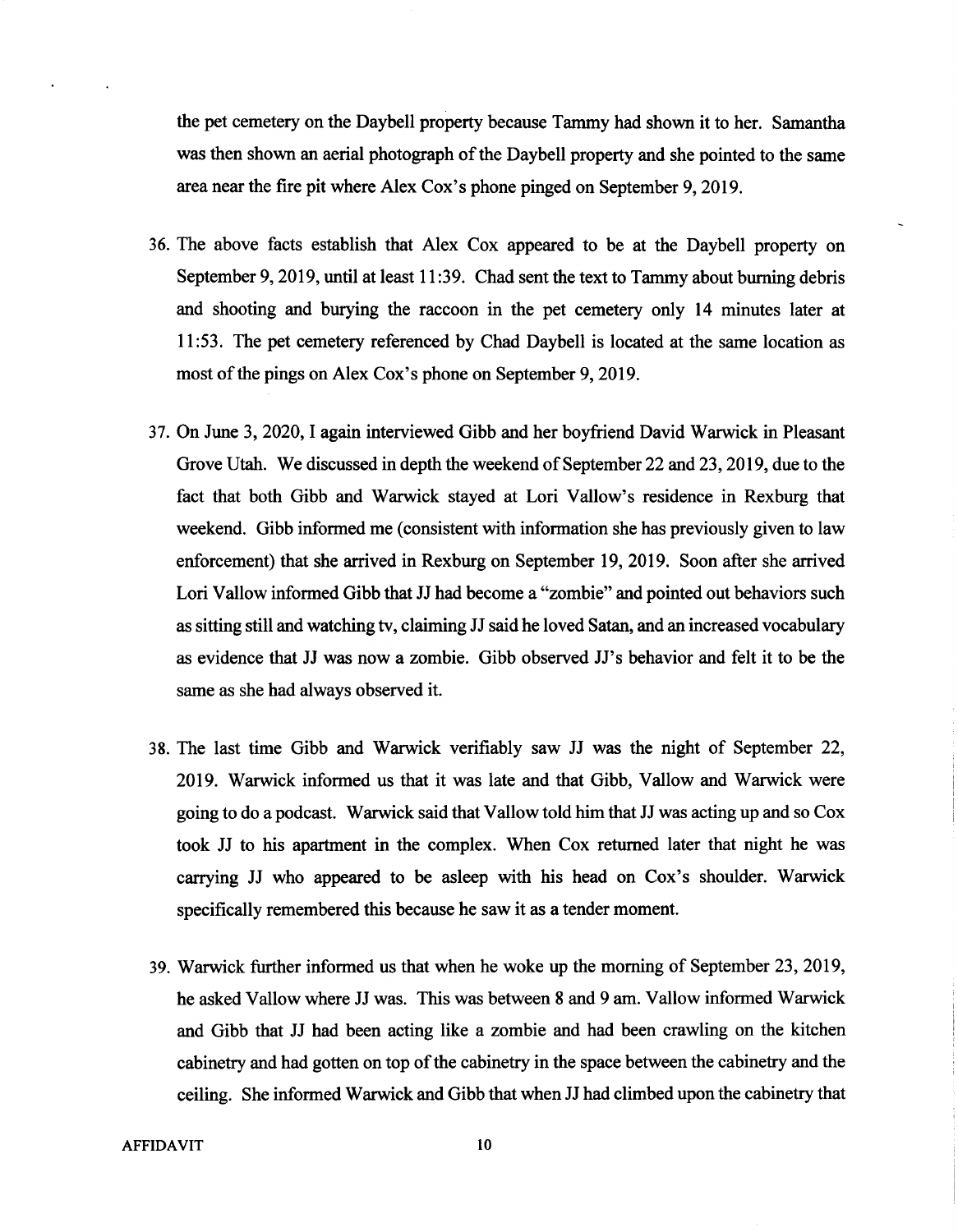he had knocked a picture of Jesus off the refrigerator. Vallow then informed Warwick and Gibb that Cox had come and taken JJ. At no time during this interaction with Vallow did Gibb or Warwick believe that JJ was in danger. Vallow had not said anything about harming JJ or having Cox harm JJ.

- 40. Approximately one week after Gibb's September visit to Rexburg, Vallow informed Gibb that she had arranged for JJ to go live with his grandma, Kay Woodcock. Vallow further told Gibb she had told Kay that she had cancer in order to convince Kay Woodcock to take JJ. Vallow further elaborated to Gibb that she had traveled with JJ and handed him off to Kay in an airport.
- 41. The FBI CAST team has analyzed Alex Cox's movements the morning of September 23, 2019 by his cellphone GPS. At 09:55 Alex is again on Chad Daybell's property. He was there until 10:12. The pings on his phone locate Alex near the pond on Chad's property at the northern edge of his property. Chad Daybell's property is located in Salem, Idaho in Fremont County.
- 42. On June 3, 2020 I asked Special Agent Ricky Wright of the FBI to analyze the frequency of Alex Cox's visits to Chad Daybell's property during the month of September 2019. His response was:
	- a. "Per your request, I checked the visits by Alex to Chad's house again. There were only four visits by Alex during the month of Sept. These were on 9/6 (1241 – 1253), 9/9, 9/23, and 9/25 (1005 – 1022). During the two visits on 9/6 and 9/25, all the pings were in and around the house, and there were no pings anywhere in the backyard near the firepit or pond. As you can see, these visits were also short, about <sup>11</sup> minutes and 17 minutes, like the one on 9/23 (l7 minutes). The visit on 9/9 was the only long visit, approximately 2.5 hours.
- 43. On June 9, 2020 a search warrant was executed at Daybell's residence and property. With the assistance of a local FBI ERT team we located at multiple sites of interest. These sites

11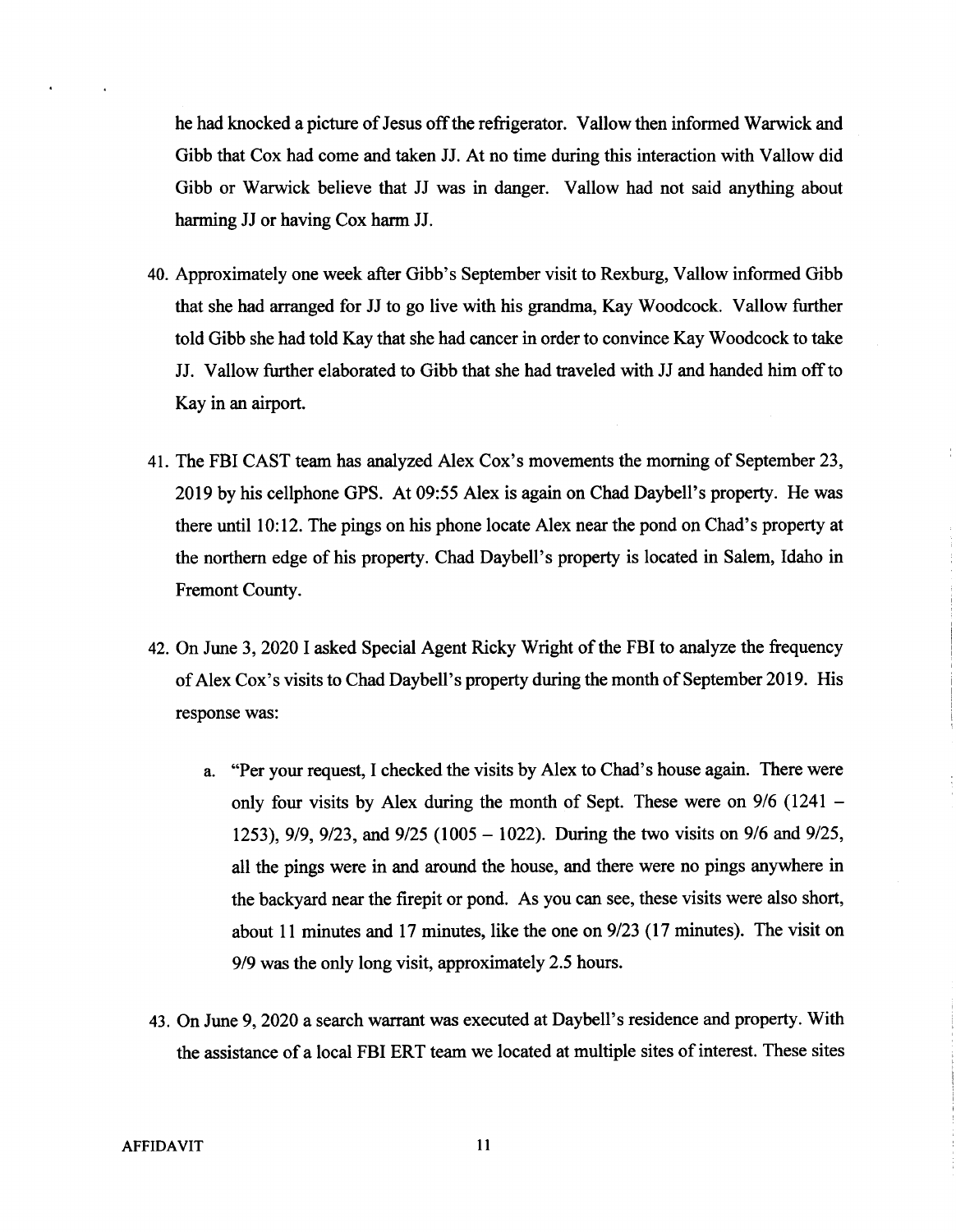were identified and corresponded to the cellular data of Alex Cox's phone when he was on the property, mentioned in paragraphs 12-16.

- 44. Additionally, one of the possible sites correlated to a location on the property Chad had texted his wife about, mentioned in paragraphs 17 and 18.
- 45. The first site of interest was located on the north side of the pond near the north edge of the property. This site corresponded with the two GPS pings from Alex Cox's phone on September 23, 2019. A patch of ground was located that appeared to be disturbed. The weed growth on top of the disturbed ground was shorter than the surrounding weed growth. What appeared to be sod etching was also noticed. The disturbed area was approximately 4 feet by 2.5 feet.
- 46. Members of the FBI ERT team removed the top layer of sod. Underneath the layer of sod were several large flat rocks. The rocks were removed and two pieces of flat paneling were found. The paneling was removed and investigators exposed a round object covered in black plastic. (Similar paneling was found in a barn located on the property.)
- 47. Upon exposing the round object covered in black plastic a strong odor was noticed. A FBI ERT member used a small sharp instrument and made a small incision in the plastic and a layer of white plastic was observed. An incision was made into the white layer of plastic exposing what appeared to be human remains, the crown of a head covered in light brown hair.
- 48. The remaining dirt around this object was methodically removed, exposing what appeared to be a body wrapped in black plastic. The plastic appeared to be tightly wrapped around the body and seemed with gray duct tape.
- 49. Cheryl Anderson, associate professor of anthropology at Boise State University, was present 0n scene and advised the remains found near the pond appeared to be human.
- 50. As noted above, the GPS on Alex Cox's phone pinged twice on September 23, 2019 near the first site where human remains were found. The GPS records indicate that Cox was at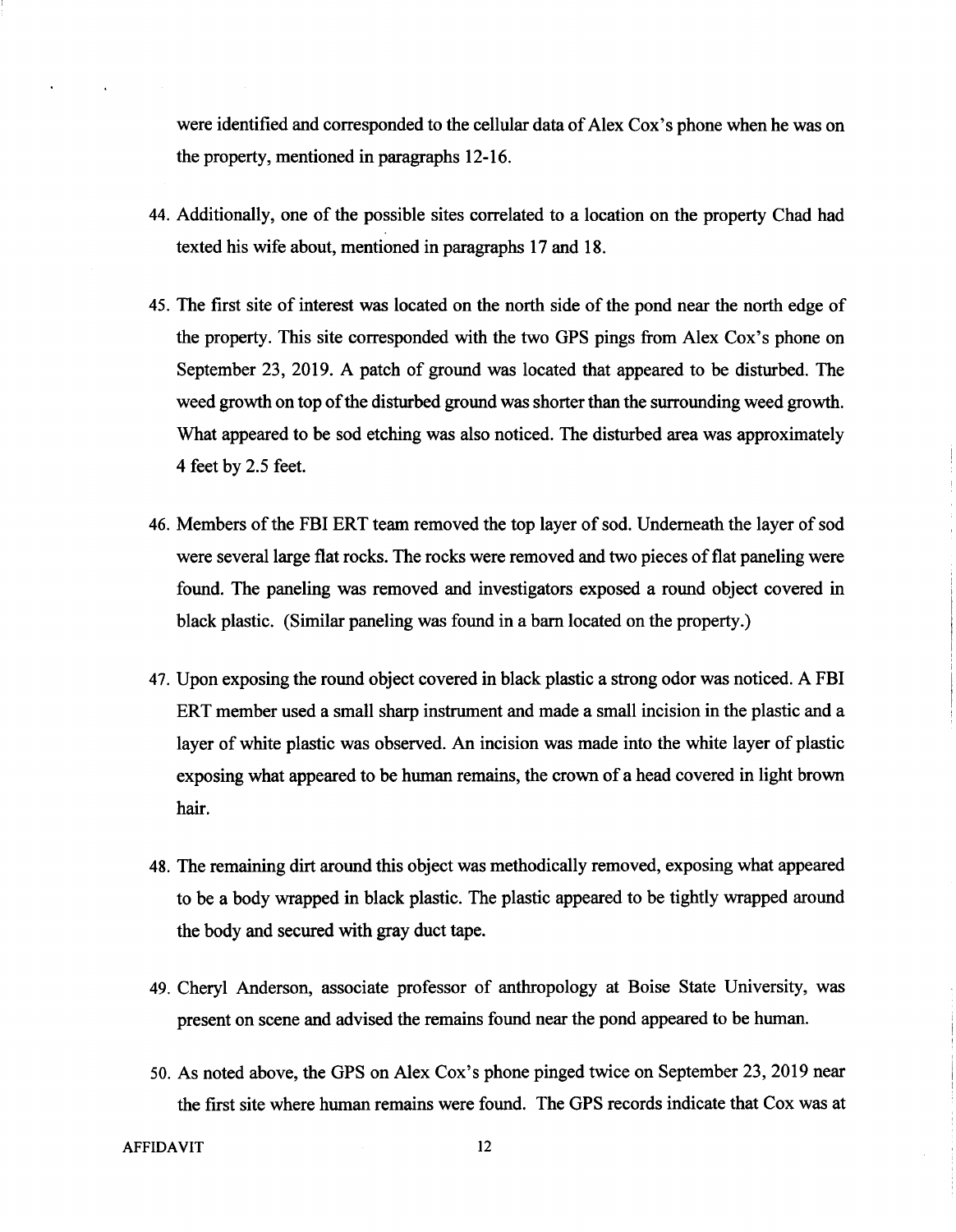that location for a total of 17 minutes on September 23, 2019. Due to the depth and width of the "grave" the body was located in, and the rocks and paneling found in the grave, it would be impossible for one person to have dug that grave, placed a body in it, placed the rocks and paneling in the grave, and covered it back up in 17 minutes.

- 51. A second site of interest was located behind a red unattached out building located roughly in the center of the property near a fire pit. Next to the fire pit is an area used as a pet cemetery. This site correlated to several GPS pings of Alex Cox's phone on September 9, 2019.
- 52. Ground in this area was probed with a steel pole and several areas of disturbed ground were located. During a search of this ground, a buried cat and dog remains were found. No raccoon remains were located. A backhoe was used to dig further layers of dirt. While doing this, bricks were located approximately a foot below the ground.
- 53. Once the bricks were discovered the soil was examined and what appeared to be two bones were located. Based on the condition of the first bones found, Cheryl Anderson was not able to determine whether the bones were human.
- 54. Methodically, the dirt in this area was searched and several other items of interest were found including other bones, charred tissue and charred bones. Cheryl Anderson indicated these additional bones, both charred and un-charred, and tissue found were human remains.
- 55. Investigators provided photos of some of the partial remains that were found at the pet cemetery to Sara Getz, Ph.D., a forensic anthropologist. Dr. Getz was able to identify those remains as being non-adult human remains.
- 56. Around the time the head mentioned in paragraphs 44 through 50 was discovered, Chad Daybell was observed leaving his daughter's residence in a grey SUV. I and other officers pursued him in police vehicles, conducted a traffic stop and detained him due to the fact that human remains were discovered on his property.

### AFFIDAVIT 13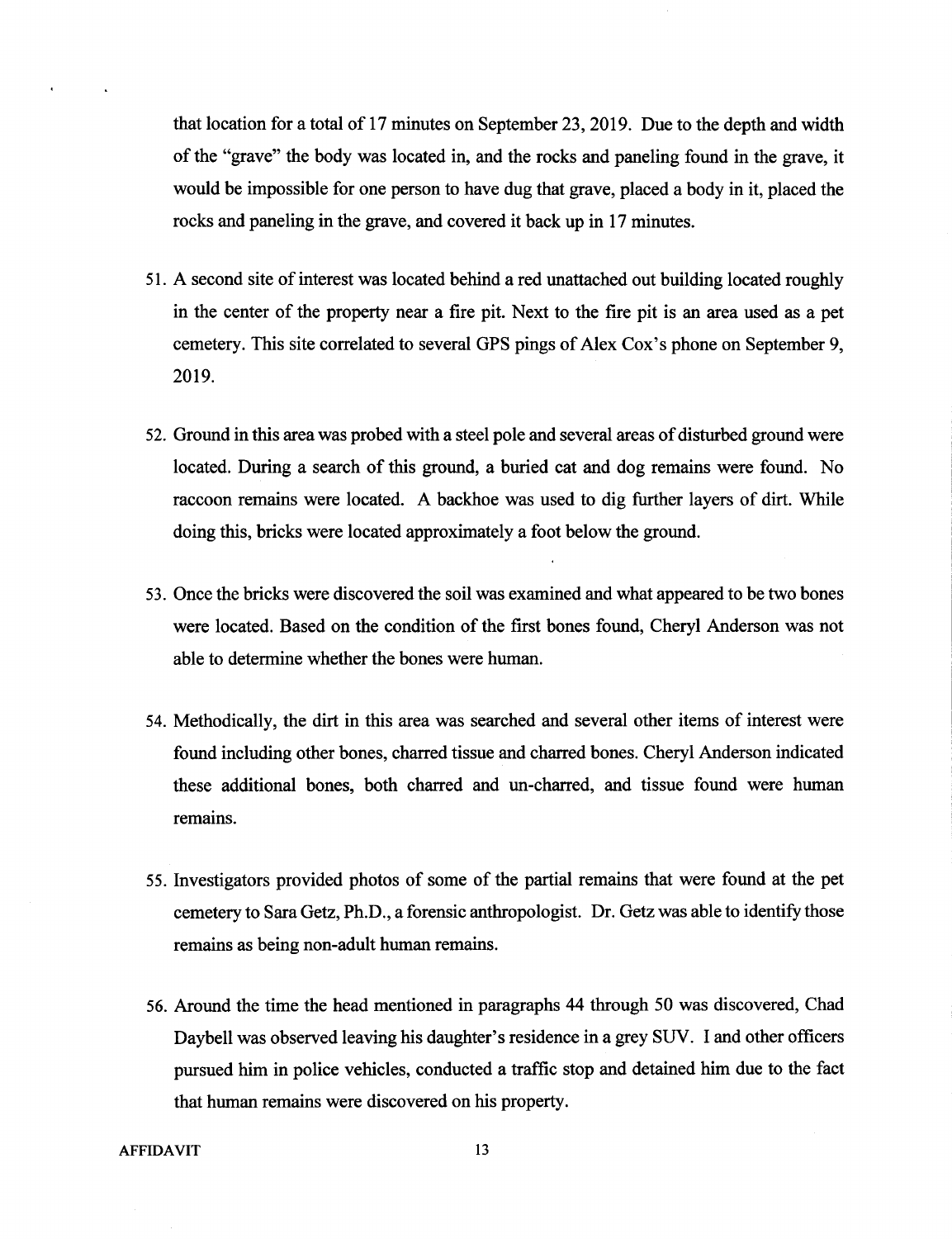- 57. On June 11, 2020, I observed the autopsy of the body described in paragraphs 44-50. The body had not yet been removed from the plastic covering it was found in. As the body was uncovered and the face exposed it was clear to me that this was the body of JJ Vallow. The body was well preserved. While I had never met JJ Vallow during his life, I was familiar with his face due to seeing many pictures and videos of him. I was further familiar with his haircut in the pictures I had seen of him in Yellowstone, which was shaved on the sides and back and longer on top. JJ was further identified by Brandon Boudreaux, who was shown an autopsy photograph of the body and face and was able to verify the remains were JJ.
- 58. On June 11, 2020, I also observed the autopsy of the human remains described in paragraphs 51-55. It was not possible to identify those remains by simply looking at them as they were too damaged by fire and dismemberment and no longer had any recognizable features. However, Dr. Glen Smith, an orthodontist and Deputy Coroner in the Ada County Coroner's Office was able to identify these remains as belonging to Tylee Ryan by matching an irregular jawline with an X-ray of Tylee when she was alive. Despite identifying Tylee, law enforcement was advised that it would still be wise to obtain a DNA verification. We were informed that sufficient soft tissue existed which was not burnt that we would be able to test the DNA. We are in the process of having said tests performed.
- 59. On January 16, 2020, a Child Protection Action was filed by the State of Idaho in Madison County on behalf of JJ and Tylee. The case number is CV33-20-0045. The Court ordered Vallow to produce JJ and Tylee within 5 days of service of the order to the Rexburg Police Depanment or the Idaho Department of Health and Welfare in Rexburg. Vallow was served that order on Saturday, January 25, 2020, by Detective Chad Cataluna of the Kauai Police Department. Vallow refused to produce the children and never complied with the order of the Court.
- 60. Alex Cox died on December 12, 2019 in Maricopa County, Arizona. His death has been ruled to have been caused by natural causes.

#### AFFIDAVIT 14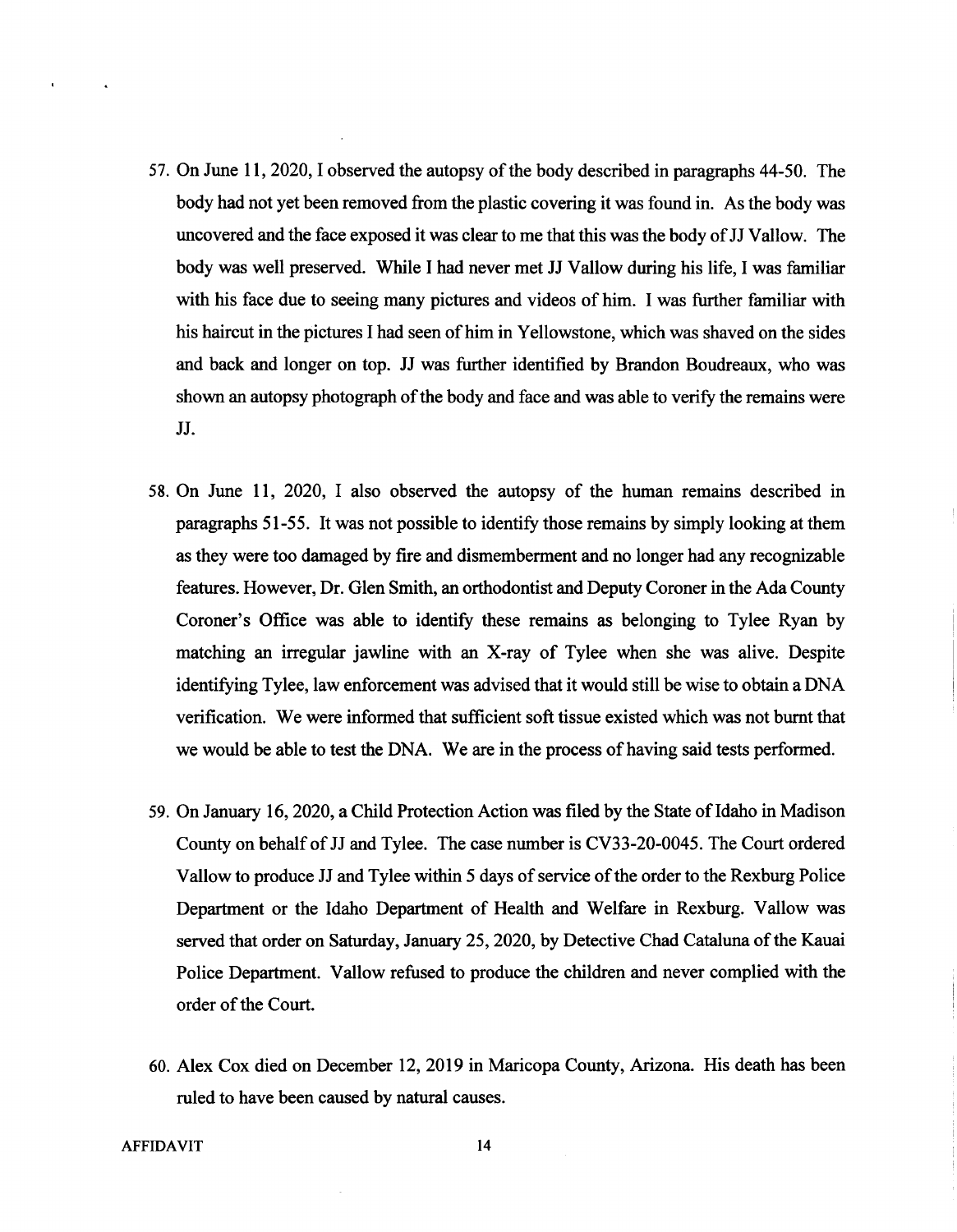- 61. Due to the facts listed in this affidavit, probable cause exists that Chad Daybell, Lon' Vallow, and Alex Cox conspired to commit the crime ofconcealing and destroying/altering evidence they knew would be produced, used, or discovered as evidence in a trial, proceeding, inquiry or investigation involving a felony.
- 62. Chad Daybell performed at least the following overt acts in funherance of the aforementioned conspiracy:
	- a. Texted Tammy Daybell and told her about burning debris and burying a dead raccoon in the pet cemetery on September 9, 2019.
	- b. Deceptively acted as if he did not know Vallow very well and did not know Vallow's phone number when questioned by the Rexburg Police on November 26, 2019, despite the fact they were married at that time.
- 63. Alex Cox performed at least the following overt acts in furtherance of the aforementioned conspiracy:
	- a. Told Rexburg Police on or about November 26, 2019 that JJ was with his grandma Kay Woodcock in Louisiana.
	- b. Transported JJ Vallow from Madison County, Idaho to Chad Daybell's property in Fremont County on September 23, 2019.
- 64. Lori Vallow performed at least the following overt acts in fimherance of the aforementioned conspiracy:
	- Telephoned Melanj Gibb and asked her to lie to the police about the location of JJ.
	- b. Asked Gibb to create false evidence of JJ's existence and location.
	- c. Falsely informed the Rexburg Police that JJ was in Arizona with Melani Gibb.
	- d. Falsely informed the Rexburg Police Department that Tylee was attending BYU-Idaho and living with Vallow.
	- e.} Refused to produce the children to the Rexburg Police or the Idaho Department of Health and Welfare as required by a Court Order.